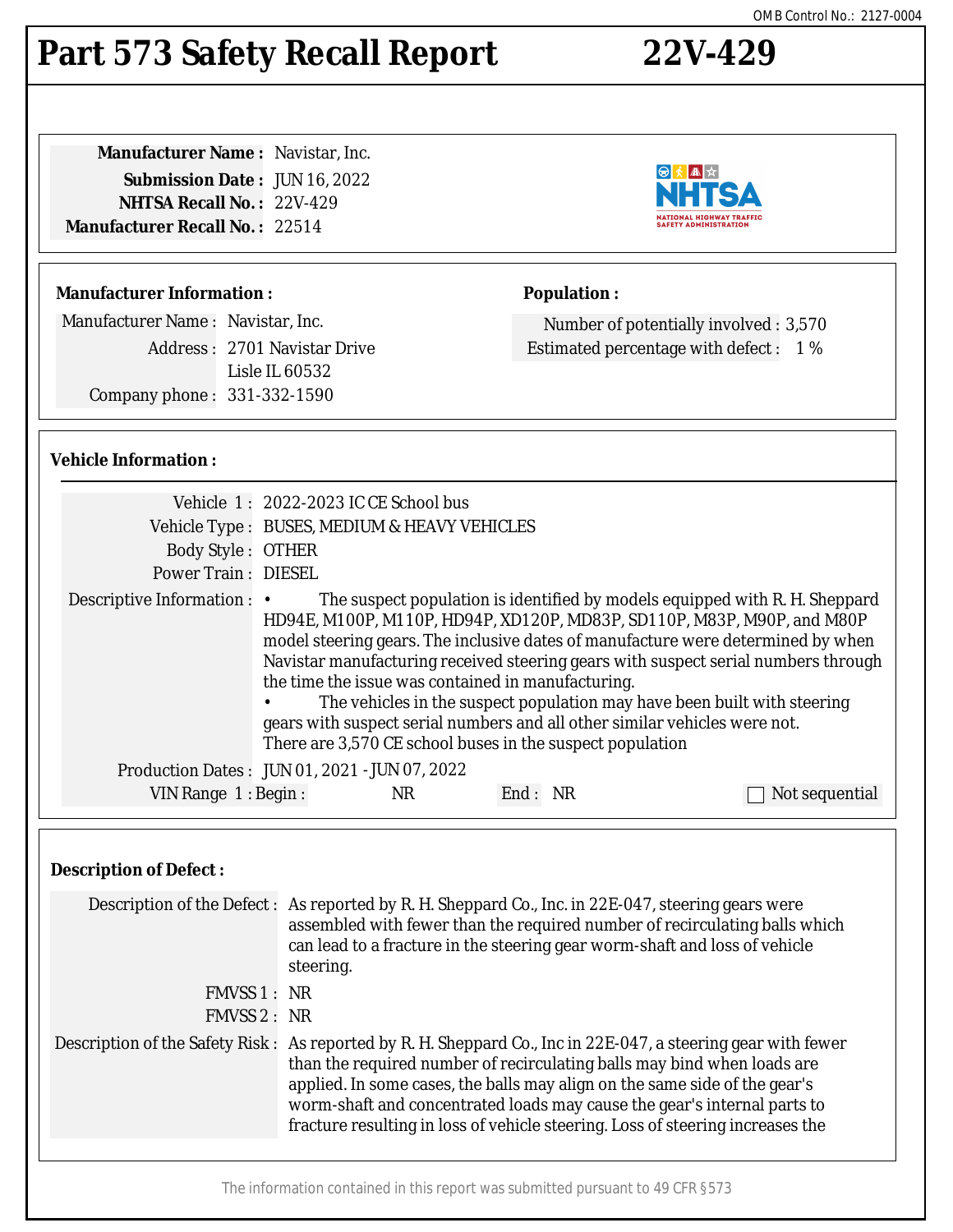# **Part 573 Safety Recall Report 22V-429** Page 2

| likelihood of a crash.<br>Description of the Cause: As reported by R. H. Sheppard Co., Inc in 22E-047, an anomaly in the steering<br>gear recirculating ball insertion operation occurred during assembly.                        |
|-----------------------------------------------------------------------------------------------------------------------------------------------------------------------------------------------------------------------------------|
| Subsequent rework processes and inspections did not detect the missing<br>recirculating balls.                                                                                                                                    |
| Identification of Any Warning As reported by R. H. Sheppard Co., Inc in 22E-047, the internal fracture, the<br>that can Occur: steering may be perceived as strained by the driver. No audible or visual<br>warning is available. |

### **Involved Components :**

Component Name 1 : Steering gear Component Description : Steering gear Component Part Number : Various

### **Supplier Identification :**

#### **Component Manufacturer**

Name : Bendix Commercial Vehicle Systems LLC Address : 35500 Chester Rd. Avon Ohio 44011 Country : United States

### **Chronology :**

• 05/23/2022 – RH Sheppard notifies Navistar they have filed a 573 report to NHTSA related to several steering gear models.

• 05/25/2022 – RH Sheppard meets with Navistar Compliance, Engineering, and Quality to determine the impact to International trucks and IC buses; determine failure mode and potential root cause.

• 06/01/2022 – Navistar Compliance and Engineering narrow the scope of vehicle configurations built with potential suspect steering gears.

• 06/02/2022 – Navistar Compliance Committee meets to discuss initial suspect population, potential root cause and failure mode. The Committee outlines next steps necessary to contain and inspect suspect vehicles and inventory at Navistar's Parts Distribution Centers (PDCs).

• 06/08/2022 – Navistar quarantines 4,952 vehicles at their assembly plants for inspection and 85 steering gears were placed on quality hold at the PDCs.

• 06/09/2022 – Bendix provides Navistar a list of 1,590 suspect steering gear serial numbers that they believe may contain a smaller than normal number of recirculating balls.